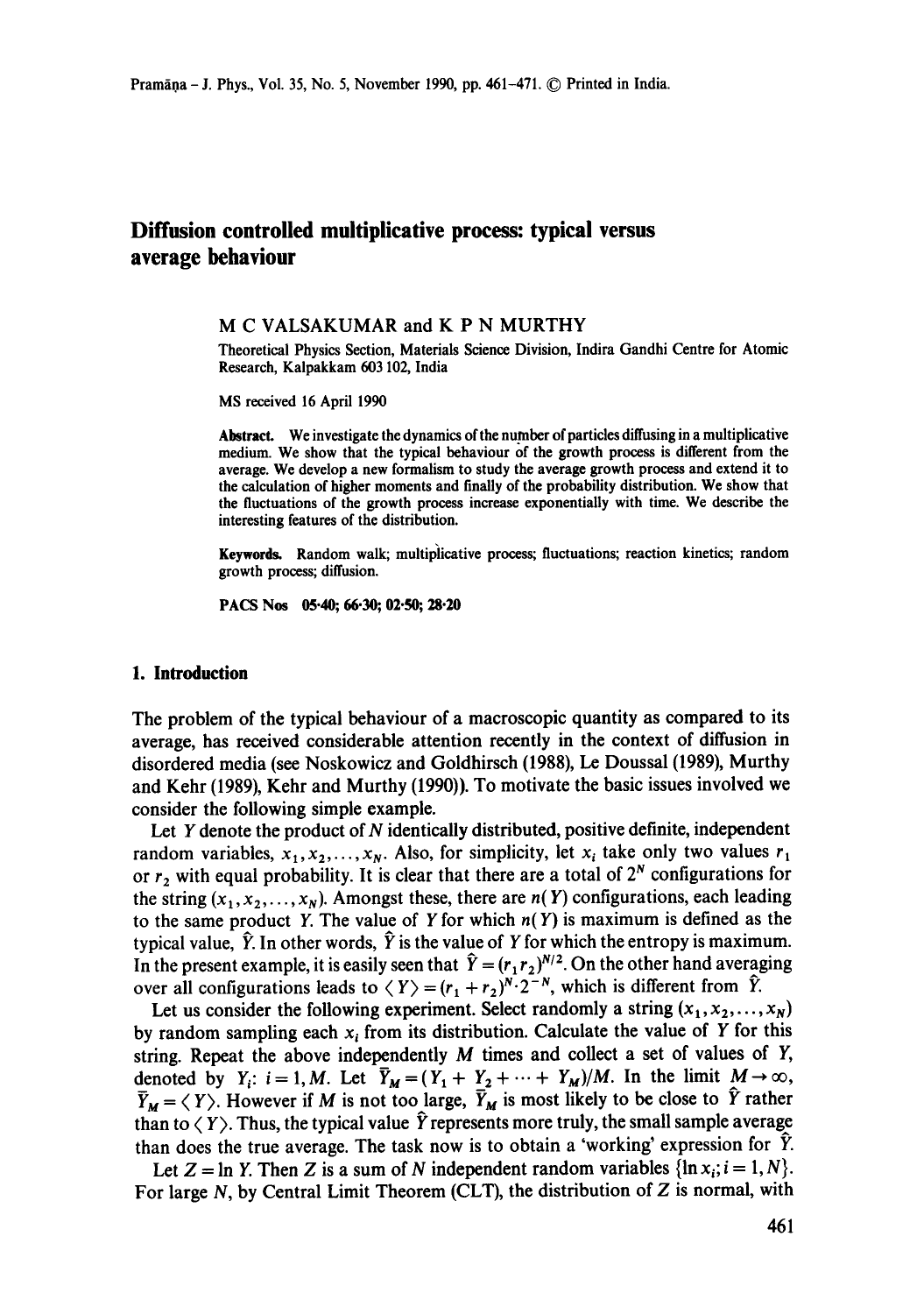fluctuations  $\sigma$  (defined as the standard deviation divided by the mean) small and of the order of  $N^{-1/2}$ . Let  $\hat{Z}$  denote the typical value of Z, that corresponds to maximum entropy. It is clear that for large *N*,  $(\hat{Z} - \langle Z \rangle)/\langle Z \rangle \sim \pm \sigma$ . Also the typical value of  $\exp(Z)$  is the same as  $\exp(\hat{Z})$ , since both these quantities share the same configurations. It follows then that asymptotically (i.e.,  $N \to \infty$  and hence  $\sigma \to 0$ ),

$$
\hat{Y} = \exp\left[\langle \ln Y \rangle\right] \tag{1}
$$

For the simple problem considered, it is easily verified that  $\exp\left[\langle\ln Y\rangle\right] = (r_1 r_2)^{N/2}$ , which is the same as the value of Y for which the entropy is maximum.

It is obvious that the definition of the typical value as given by (1) holds good trivially when the random variables  $x_1, x_2, \ldots, x_N$  combine additively to yield Y. Even for problems involving sum over products of random variables, (1) is useful. For, it is usually possible to identify a dominant product in the sum; see Noskowicz and Goldhirsch (1988); Murthy and Kehr (1989).

When the random variables determining the macroscopic process Y are not all independent, (1) should still prove useful as a reasonably good description of the typical behaviour, if the fluctuations of In Y go to zero asymptotically. Even for cases where fluctuations of  $\ln Y$  do not go to zero but to a constant, (1) yields an estimate, of the typical value, with the correct asymptotic dependence on the 'system size' N. Thus (1) should prove useful for all problems except the ones for which the fluctuations of In Y increase with the system size. An interesting problem that arises in this context is diffusion in a multiplicative environment, and this forms the subject matter of this paper.

Consider a particle executing a simple random walk on a one dimensional integer lattice. One site of the lattice is however defective, in the sense, whenever a particle visits that site,  $1 + E$  particles emerge from the site. These particles diffuse independently in the lattice. The problem with  $-1 \le E < 0$ , which implies that the defect is a trap, has been studied extensively by Rubin (1967), Montroll (1969), Weiss (1981), Donsker and Varadhan (1975), Grassberger and Proccacia (1982), Havlin *et al* (1984) and Politi and Schneider (1988), to name only a few. Hence in this paper we shall confine ourselves to the growth process, for which  $E > 0$ , ben-Avraham *et al* (1989) have shown that the average number of particles in the lattice grows exponentially with time. However the dynamics of the typical number of particles in the system has not been studied; nor, studies on characterizing the fluctuations and the distribution of the growth process have been reported in the literature. These constitute the principal objectives of the present work.

In  $\S$ 2 we make a brief statement of the problem under investigation and describe the different statistical parameters of interest. In § 3 we study the dynamics of the typical number of particles in the system and show that it grows as  $exp(t^{1/2})$ , slower than the average. In  $\S 4$  we present a new formulation to obtain the average growth process and later extend the formulation to facilitate calculation of higher moments. In particular we show analytically, that the fluctuations of the growth process, increase exponentially with time. In  $\S$ 5 we calculate the distribution of the growth process and describe its interesting features. In  $§6$  we briefly summarise the principal conclusions of the study, highlight the new findings and indicate possible applications and scope for future work.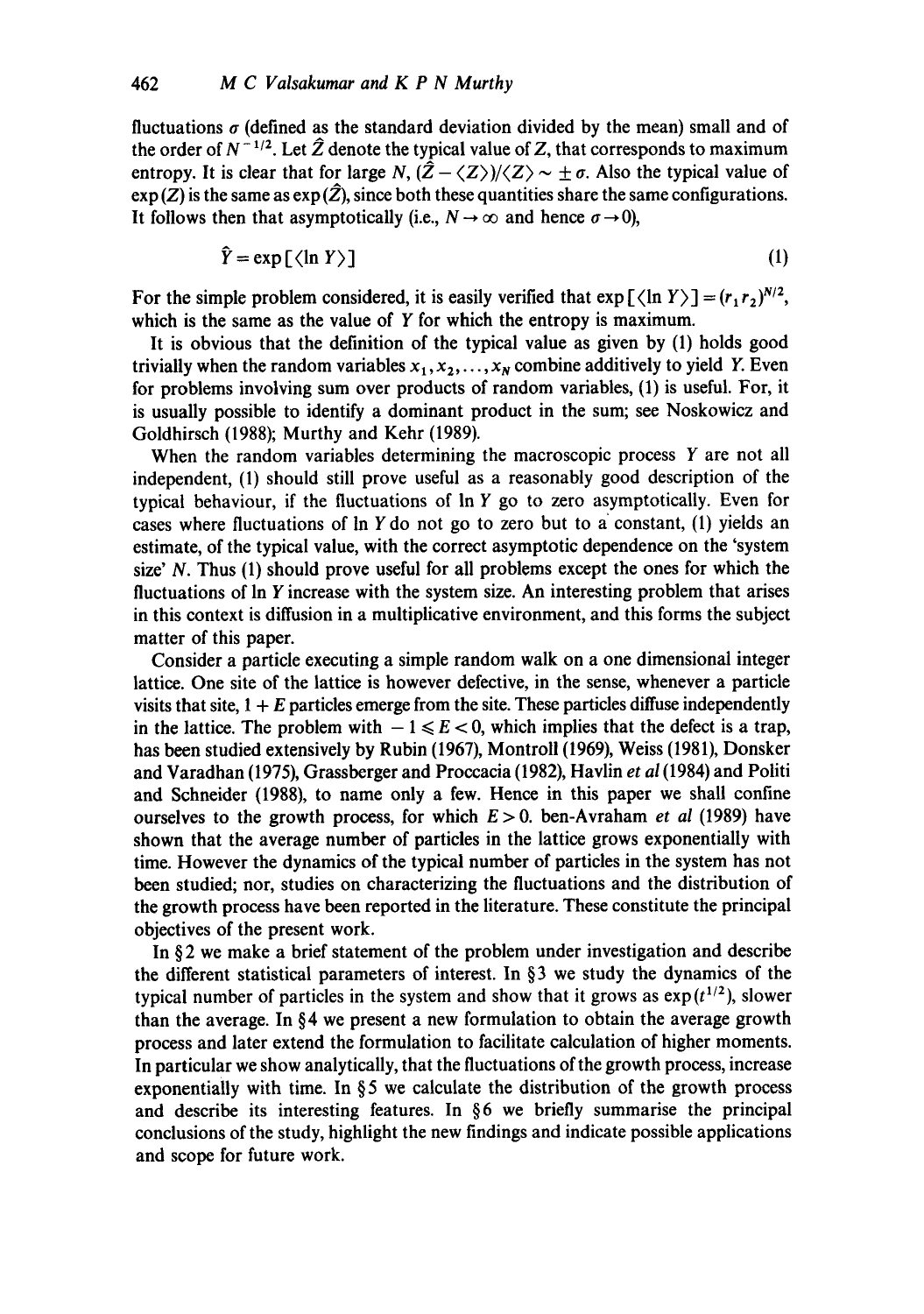#### **2. Random walk on a lattice with a single defect: statement of the problem**

Consider a one dimensional lattice extending from  $-\infty$  to  $+\infty$ . A particle starts at origin and executes a simple random walk. Let *x(n) be* the position of the random walk after *n* steps i.e. at discrete time *n*. The random walk process is defined by,

$$
x(n) = x(n-1) + \lambda_n.
$$
  
\n
$$
x(0) = 0.
$$
\n(2)

In the above,  $\lambda_n$  is an independent random displacement whose distribution  $\rho(\lambda)$  is given by,

$$
\rho(\lambda) = 0.5\{\delta(\lambda + 1) + \delta(\lambda - 1)\}.
$$
\n(3)

Let us now declare one of the lattice sites, say S, to be defective and say that whenever the particle visits the site  $S$ , it spawns  $E$  new particles besides the original particle. These  $(1 + E)$  particles are non-interacting and they diffuse independently in the lattice. When any one of them returns to the defective site, E new particles are produced and the process goes on. Thus, soon, there is an avalanche of particles. Let  $W(n, E)$ be the total number of particles in the system, at any time n. Our interest is to calculate the statistics of the stochastic process  $W(n, E)$ .

Alternatively, it is possible to interpret  $W(n, E)$  as the mass of a single particle which starts at the origin with unit mass and which becomes more massive by a factor of  $1 + E$  whenever it visits the defective site during its random walk. Thus we need to track only one particle and update its mass appropriately at every step. In what follows, we take, without loss of generality, the origin to be the defective site and set  $W(0, E) = 1 + E$ . The stochastic process  $W(n, E)$  is formally defined by,

$$
W(n, E) = (1 + E)^{\psi(n)},\tag{4}
$$

where  $\psi(n)$  is the number of times the particle visits the origin during its random walk. Note  $\psi(0) = 1$  for all the random walks.  $\psi(n)$ , in turn, can be expressed as a sum of delta functions, as follows.

Let  $\xi(i)$  be a random variable whose value is unity if the random walk is at the origin at time j, and zero otherwise. Formally,

$$
\xi(j) = \delta_{x(j),0},\tag{5}
$$

where  $x(j)$  is the random walk process defined by (2). Note that  $\xi(0) = 1$ . Thus we see,

$$
\psi(n) = \sum_{j=0}^{n} \xi(j). \tag{6}
$$

With the above, the growth process  $W(n, E)$  is completely defined.

Before we proceed further, let us describe the relevant statistics of the basic process  $\xi(j)$  that we shall require in the next three sections. From the definition, we see that  $\xi^{i}(j) = \xi(j)$  for all  $l \ge 1$ . Since the particle visits the origin only at even numbered steps,  $\xi(2j + 1) = 0$ , for all j, and for all the random walks. The average of  $\xi(2j)$  is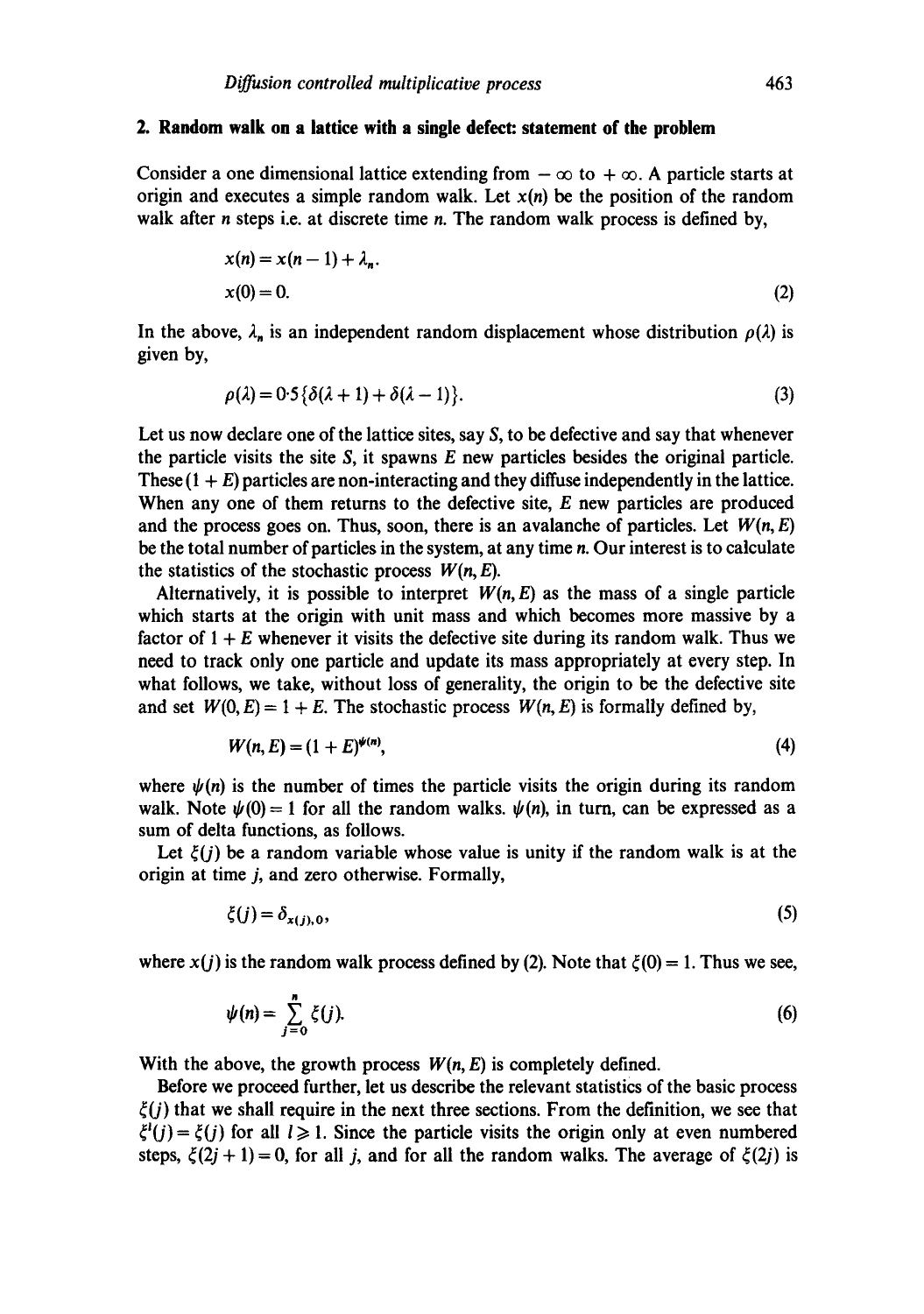given by the conditional probability, that the random walk is at the origin at time 2j given that it started at the origin at time zero. Explicitly, see for example Chandrashekar (1943),

$$
\langle \xi(2j) \rangle \equiv \langle \delta_{x(2j),0} \rangle = \frac{(2j)!}{j!j!} \frac{1}{2^{2j}}.
$$
 (7)

Exploiting the properties of delta functions, we can express the correlations of the process  $\xi(2j)$  as,

$$
\langle \xi(2j)\xi(2j+2k)\rangle = \langle \xi(2j)\rangle \langle \xi(2k)\rangle
$$
\n(8)

Infact we can derive a more general result given by

$$
\langle \xi(j) F(\xi(j+n_1), \xi(j+n_2), \ldots) \rangle = \langle \xi(j) \rangle \langle F(\xi(n_1), \xi(n_2), \ldots) \rangle \tag{9}
$$

where F is an arbitrary function of non-negative powers of  $\xi s$ .

In the next three sections, we shall investigate the typical and average behaviour of  $W(n, E)$ , the fluctuations of  $\ln W(n, E)$  and  $W(n, E)$  and finally the distribution of  $W(n, E)$ .

## **3. Typical behaviour of the growth process**

It is clear that  $W(2n + 1, E) = W(2n, E)$  for all random walks of the particle. From (4) we get,

$$
\ln W(2n, E) = \psi(2n) \ln (1 + E). \tag{10}
$$

Thus the statistical characteristics of the process  $\ln W(2n, E)$  are the same as that of  $\psi(2n)$  but for the constant factor  $\ln(1 + E)$ . We can calculate the average of  $\psi(2n)$ over the ensemble of all possible random walks, employing (6) and (7); it is given by,

$$
\langle \psi(2n) \rangle = \sum_{j=0}^{n} \frac{(2j)!}{j! \, j! \, 2^{2j}}.
$$
 (11)

We identify  $\langle \psi(2n) \rangle$  as the coefficient of  $Z^{2n}$ , in the power series expansion of the function  $(1 - Z<sup>2</sup>)<sup>-3/2</sup>$  and get

$$
\langle \psi(2n) \rangle = \frac{(2n+1)!}{n!n!} \frac{1}{2^{2n}}.
$$
 (12)

Employing Stirling's approximation in the above, we get for large n,

$$
\langle \psi(2n) \rangle = 2\pi^{-1/2} n^{1/2}.
$$

Denoting the typical value of the growth process as  $\hat{W}(n, E)$ , we get its asymptotic behaviour as,

$$
\hat{W}(n, E) \sim \exp\left[n^{1/2} (2/\pi)^{1/2} \ln(1+E)\right].
$$
\n(14)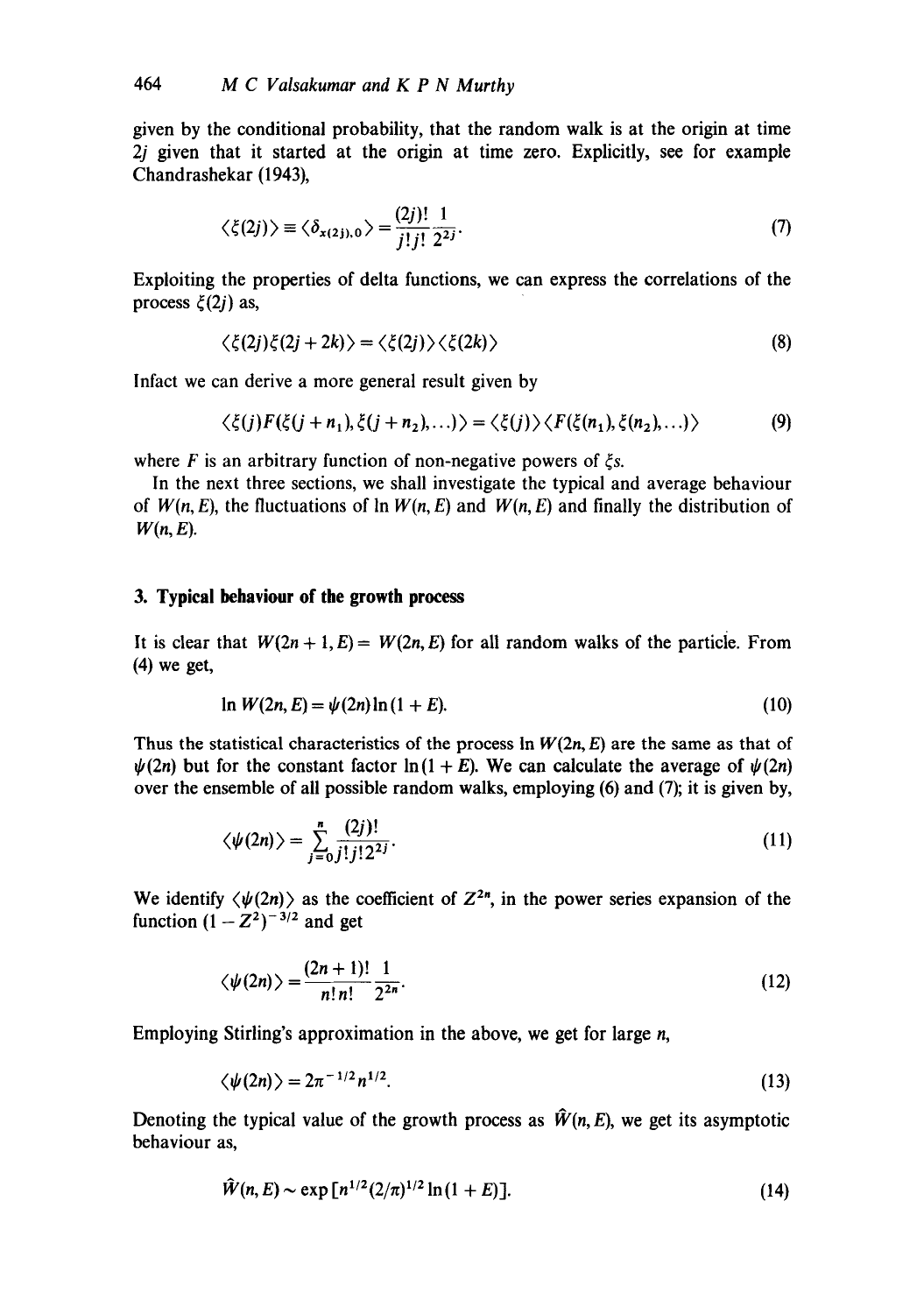It may be noted that we have employed (1) to describe the typical growth process. It is clear from (6) that  $\psi(n)$  is a sum of correlated random variables  $\xi(1)$ ,  $\xi(2)$ ,...,  $\xi(n)$ . Hence, use of (1) for characterizing the typical process is justified only if the fluctuations of  $\psi(n)$  are small; see discussion in § 1. To calculate the fluctuations of  $\psi(n)$ , we proceed as follows.

From (6), we get

$$
\langle \psi^2(2n) \rangle = \sum_{j=0}^n \sum_{k=0}^n \langle \xi(2j)\xi(2k) \rangle.
$$
 (15)

Separating the diagonal and off-diagonal terms and employing the statistical characteristics of  $\xi(i)$ , described by (8), we get

$$
\langle \psi^2(2n) \rangle = 2 \sum_{j=0}^n \langle \xi(2j) \rangle \sum_{l=0}^{n-j} \langle \xi(2l) \rangle - \sum_{j=0}^n \langle \xi(2j) \rangle. \tag{16}
$$

Average of  $\xi(2j)$  is explicitly known and is given by (7), which when substituted in the above, yields, after a few simple algebraic manipulations,

$$
\langle \psi^2(2n) \rangle = 2(n+1) - \frac{(2n+1)!}{n!n!2^{2n}}.\tag{17}
$$

Employing Stirling's approximation in the above and using (13) we see that asymptotically the fluctuation of  $\psi(n)$  is given by

$$
\frac{\{\langle \psi^2(2n) \rangle - \langle \psi(2n) \rangle^2 \}^{1/2}}{\langle \psi(2n) \rangle} \sim \{(\pi/2) - 1\}^{1/2}.
$$
 (18)

Thus the fluctuations of the process In *W(n, E)* are constant asymptotically.

## **4. Average and higher moments of the growth process**

Let us define  $Q_1(n, E)$  as the average growth process. Thus  $Q_1(n, E) = \langle W(n, E) \rangle$ . In this section we present a new formulation to calculate  $Q_1(n, E)$  making use of the statistical properties of the basic process  $\xi(j)$ . Later, we shall extend it to facilitate calculation of higher moments of *W(n, E).* 

From (4) and (6), we get

$$
Q_1(n, E) = (1 + E) \left\langle \prod_{j=1}^n [1 + E\xi(j)] \right\rangle.
$$
 (19)

The product inside the expectation sign is written as  $\{1 + E\xi(1)\}\)$  times the same product, but now with the index  $j$  running from 2 to  $n$ . Expanding this and rearranging, we get

$$
Q_1(n,E) = (1+E)\left\langle \prod_{j=2}^n [1+E\xi(j)] \right\rangle + E(1+E)\left\langle \xi(1) \prod_{j=2}^n [1+E\xi(j)] \right\rangle.
$$
\n(20)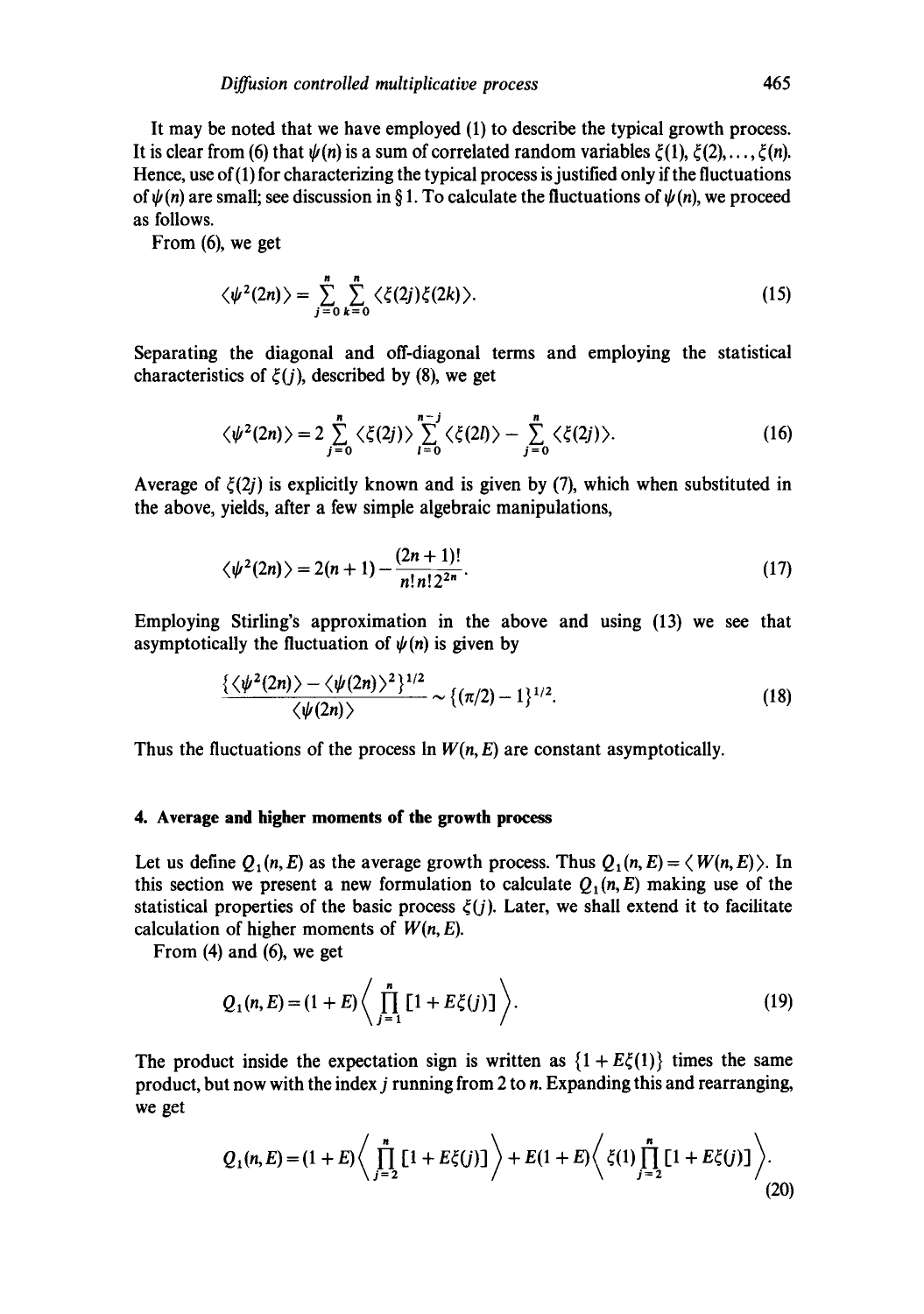For calculating the correlations in the second terms on the RHS of the above, we employ (8) and (9) and get

$$
Q_1(n, E) = E\langle \xi(1) \rangle Q_1(n-1, E) + (1+E) \left\langle \prod_{j=2}^n [1 + E\xi(j)] \right\rangle.
$$
 (21)

Again we express the product in the RHS of (21) as two terms and repeat the above procedure to get an equation for  $Q_1(n, E)$  in terms of  $Q_1(n-1, E), Q_1(n-2, E)$  and a product with j running from 3 to n. Iterating further, we get finally,

$$
Q_1(n, E) = 1 + E + E \sum_{k=1}^{n} \langle \xi(k) \rangle Q_1(n - k, E). \tag{22}
$$

Let us multiply both sides of the above by  $Z<sup>n</sup>$  and then take the sum over  $n = 0$  to  $\infty$ , to get an expression for  $Q_1(Z, E)$ , the generating function of  $Q_1(n, E)$  as

$$
Q_1(Z,E) \equiv \sum_{n=0}^{\infty} Z^n Q_1(n,E) = \frac{1+E}{(1-Z)[1+E-Ef(Z)]},
$$
\n(23)

where  $f(Z)$  is the generating function of  $\langle \xi(j) \rangle$  which can be easily calculated, starting from (7) as,

$$
f(Z) = \sum_{n=0}^{\infty} Z^n \langle \xi(n) \rangle = (1 - Z^2)^{-1/2}.
$$
 (24)

Equation (23) for  $Q_1(Z, E)$  agrees with the expression derived by ben-Avraham *et al* (1989). Notice that (23) for  $Q_1(Z, E)$  is general and describes the growth process of particles diffusing in a medium of arbitrary dimension. All we need is *f(Z)* for the given lattice (say in d dimensions) which when inserted in (24) describes diffusion and growth in a d-dimensional lattice. This observation about the general nature of the formulation holds good even for the investigations reported in the next two sections. However, in the present paper we confine ourselves to diffusion and growth in one dimensional lattice.

Expanding  $Q_1(Z, E)$  as a power series in Z, we get,

$$
Q_1(2n, E) \equiv Q_1(2n+1, E) = \frac{1}{(1 - \alpha^2)^{n+1}} \left\{ 1 + \frac{\alpha}{|\alpha|} - \alpha \sum_{l=n+1}^{\infty} \frac{(2l)!(1 - \alpha^2)^l}{l!l!2^{2l}} \right\},\tag{25}
$$

where  $\alpha = E/(1 + E)$ . Equation (25) is an exact and general result valid for all *n* and E. For the growth process with  $E > 0$ , and for large n, we get

$$
Q_1(n, E) = \exp\left[n \ln\left(\frac{1+E}{(1+2E)^{1/2}}\right)\right] + O(n^{-1/2}).
$$
 (26)

Thus we see that the average number of particles in the lattice grows exponentially with time, which is faster than the typical growth process.

Whenever the difference between the typical and average behaviour of a macroscopic quantity increases with respect to a parameter, then one would expect the fluctuations of the macroscopic quantity to increase. The parameter is the size of the system in the problem of Mean First Passage Time (MFPT) in a Sinai (1982) lattice; see Kehr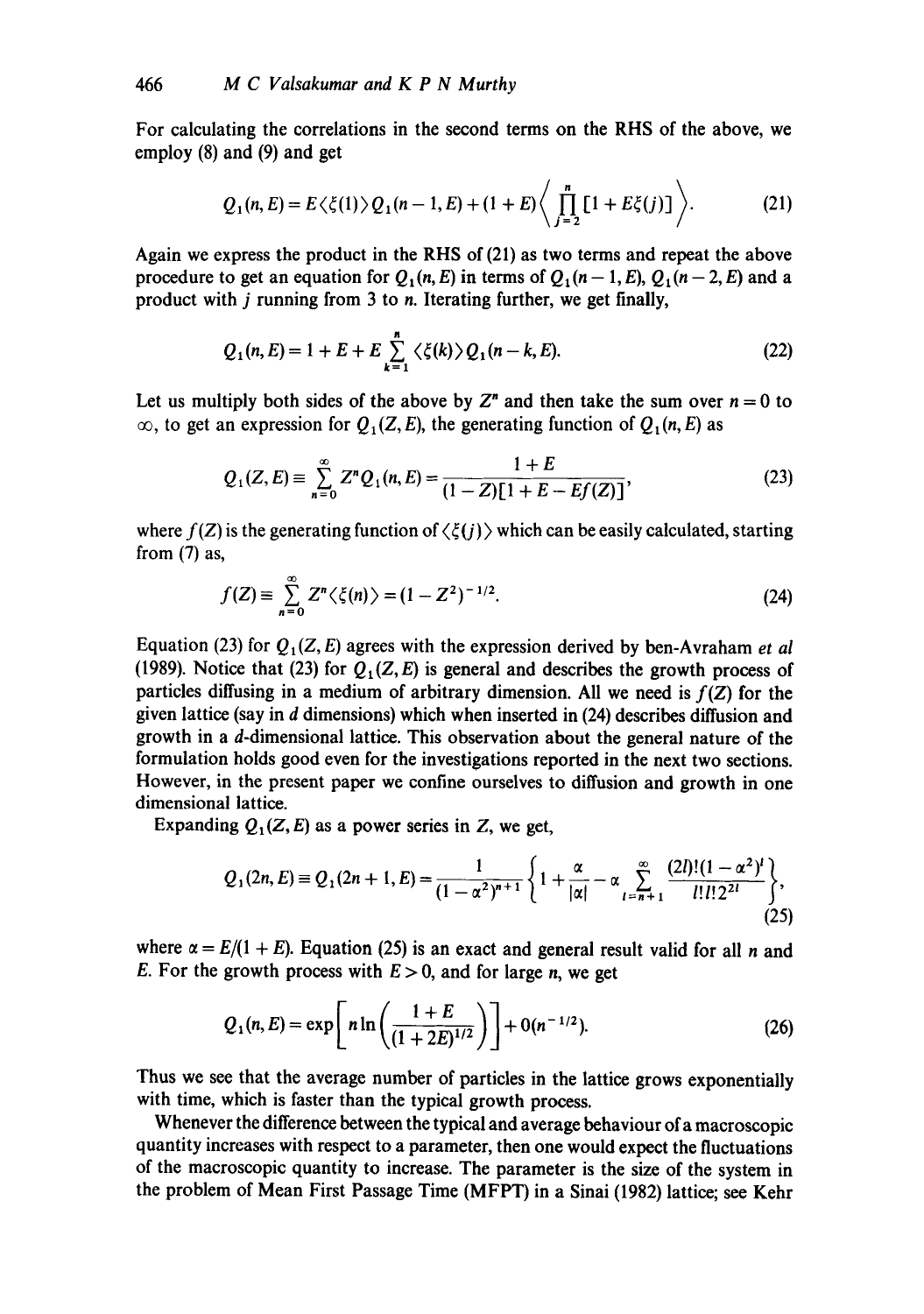and Murthy (1990). In the present problem, however, the parameter is time. Hence it would be of interest to calculate the dynamics of the higher moments of  $W(n, E)$ and in particular its fluctuations.

The Kth moment of  $W(n, E)$  is, by definition, given by,

$$
Q_K(n, E) \equiv \langle W^K(n, E) \rangle = \langle \exp[\psi(n)K\ln(1+E)] \rangle. \tag{27}
$$

The expression for the first moment for the problem with  $E'$  as the growth parameter is known and is explicitly given by

$$
Q_1(n, E') = \langle \exp\left[\psi(n)\ln\left(1 + E'\right)\right]\rangle. \tag{28}
$$

Substitute in the above  $E' = (1 + E)^{K} - 1$ . We then recover (27) which is the desired expression for the Kth moment. Thus the asymptotic behaviour of the Kth moment of  $W(n, E)$  is obtained by simply replacing E by  $(1 + E)^{K} - 1$  in the expression for *Q<sub>1</sub>(n, E)* given by (26). We get,

$$
Q_K(n, E) \equiv Q_1(n, E \rightarrow (1 + E)^K - 1)
$$
  
= exp [n ln { (1 + E)<sup>K</sup> (2(1 + E)<sup>K</sup> - 1) <sup>-1/2</sup> }]. (29)

Fluctuations in  $W(n, E)$  can now be calculated and we get asymptotically,

$$
\frac{\{Q_2(n,E) - Q_1^2(n,E)\}^{1/2}}{Q_1(n,E)} \sim \exp(\gamma n) \tag{30}
$$

$$
\gamma = 0.5 \ln \left[ (1 + 2E)(1 + 4E + 2E^2)^{-1/2} \right].
$$
 (30a)

Thus we see, as expected, that the fluctuations increase with time, exponentially. This shows that, in general CLT or its equivalent does not exist for describing such phenomena, wherein a large number of correlated random variables combine multiplicatively to determine the macroscopic process.

The difference between the typical and average growth process can be understood physically, as follows. Recall that we have been considering the random walk of a single particle on a lattice. The mass of the particle increases whenever it returns to the origin. It is clear from (6) that the increment in the number of returns to the origin at time *n* is given by  $\xi(n)$ . But, as per (7),  $\langle \xi(n) \rangle \sim n^{-1/2}$  for large *n*. Thus return to the origin becomes less frequent at large time. But these rare events are precisely the ones that contribute significantly to the growth process. Hence these rare events influence dominantly the average and more dominantly the higher moments of the growth process. The typical behaviour, however, is not affected significantly by the fluctuations of the growth process. It is more or less determined by the typical random walks which constitute the majority of the ensemble of all possible random walks.

The above picture indicates that the distribution  $\rho(W, n)$  of the process  $W(n, E)$ should be characterized by a tail which dominates the average and higher moments of  $W(n, E)$ . In the context of diffusion in disordered system, Kehr and Murthy  $(1990)$ found that the distribution of the MFPT has a tail that decays algebraically. It would indeed be of interest to investigate, in the present problem, the nature of the distribution  $\rho(W, n)$  and in particular the characteristics of the tail. To this, we turn our attention in the next section.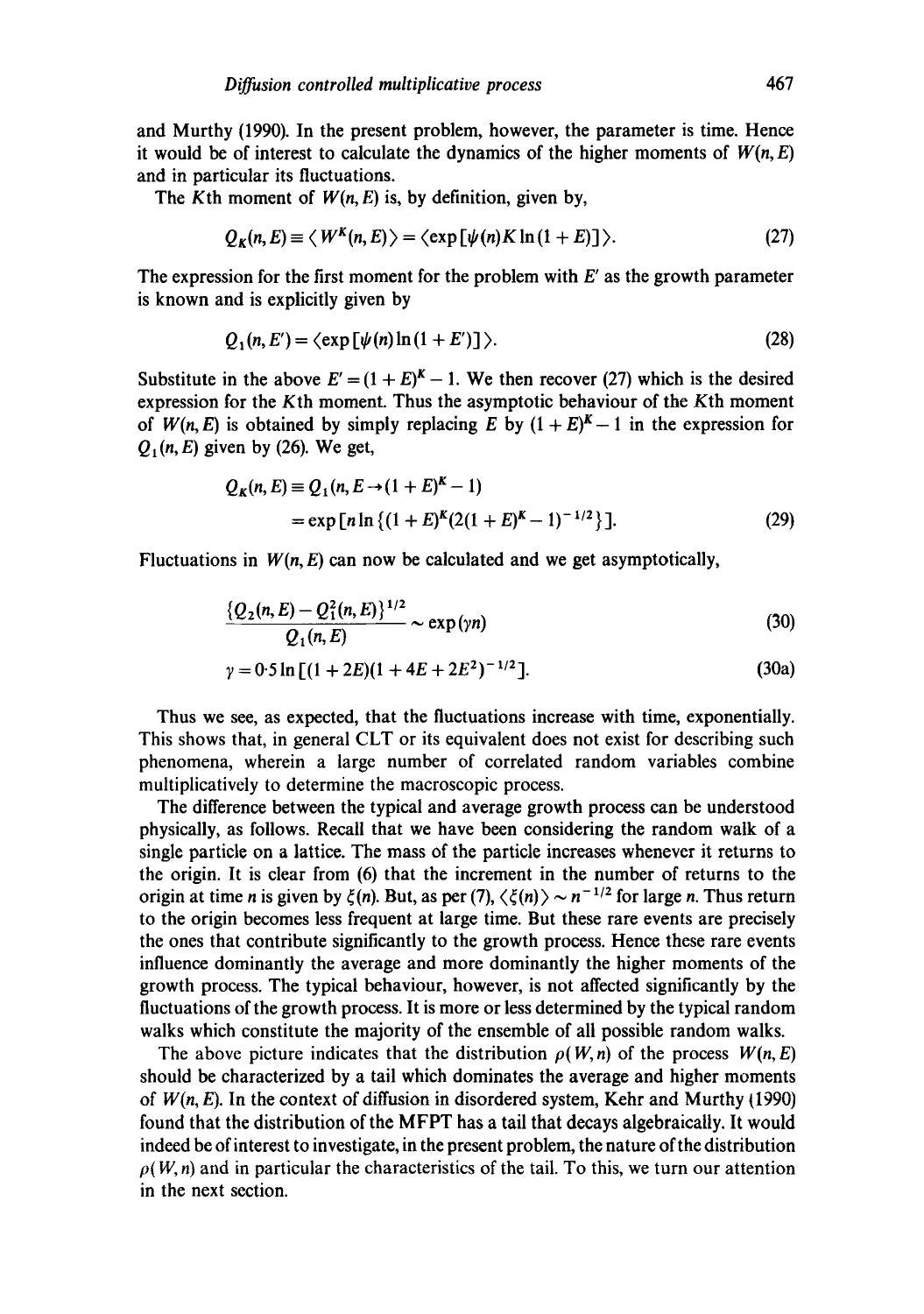# **5. Probability distribution of the growth process**

In this section, we shall derive an analytical expression for the probability density  $p(W, n)$  of the growth process  $W(n, E)$ . To this end we first consider the process In  $W(n, E)$  and obtain its distribution  $P(n, \ln W)$ . Then,

$$
\rho(n, W) = W^{-1} P(n, \ln W). \tag{31}
$$

Let  $G(K, n)$  be the characteristic function (i.e. the Fourier transform) of  $P(n, \ln W)$ , defined as

$$
G(K,n) = \langle \exp[iK \ln W(n,E)] \rangle. \tag{32}
$$

The key step in the formulation is the identification of the RHS of the above, as the average of  $W(n, E')$  with  $E' = (1 + E)^{iK} - 1$  (see §4). The generating function of  $\langle W(n, E') \rangle$  has been exactly calculated and is given by (23) with E replaced by E'. Thus,

$$
G(K,Z) = \sum_{n=0}^{\infty} Z^n G(K,n) = (1-Z)^{-1} \{1 - f(Z)[1 - (1+E)^{-iK}]\}^{-1},
$$
 (33)

where  $f(Z)$  is given by (24). Let  $\gamma = \ln(1 + E)$ . We can rewrite  $G(K, Z)$  in a convenient form, as given by

$$
G(K, Z) = \frac{1}{(1 - Z)f(Z)} \sum_{l=0}^{\infty} \left[ \frac{f(Z) - 1}{f(Z)} \right]^l \exp[iK\gamma(l+1)].
$$
 (34)

Inverting the above  $(K \rightarrow \ln W$  and  $Z \rightarrow n)$  would yield the required expression for  $P(n, \ln W)$ . Thus formally, we have,

$$
\sum_{n=0}^{\infty} Z^n P(n, \ln W) = (2\pi)^{-1} \int_{-\infty}^{+\infty} dK G(K, Z) \exp(-iK \ln W) \tag{35}
$$

Substituting in the above for  $G(K, Z)$  (see (34)) we get

$$
\sum_{n=0}^{\infty} Z^n P(n, \ln W) = \frac{1}{(1 - Z)f(Z)} \sum_{l=0}^{\infty} \left[ \frac{f(Z) - 1}{f(Z)} \right]^l
$$
  
 
$$
\times \int_{-\infty}^{+\infty} \frac{dK}{2\pi} \exp[iK \{v(l+1) - \ln W\}].
$$
 (36)

The integral in the above is identified as a representation of the Dirac delta function  $\delta$ [ln  $W - \gamma$ (1 + 1)]. The RHS of (36) can be expressed as a power series in Z, and the coefficient of  $Z<sup>n</sup>$  would yield the required value of  $P(n, \ln W)$ . Thus (36) can be rewritten as,

$$
\sum_{n=0}^{\infty} Z^n P(n,\ln W) = \sum_{l=0}^{\infty} \delta(\ln W - \gamma(l+1)) \Phi(Z,l), \qquad (37a)
$$

where,

$$
\Phi(Z, l) = \frac{1}{(1 - Z)f(Z)} \left[ \frac{f(Z) - 1}{f(Z)} \right]'
$$
\n(37b)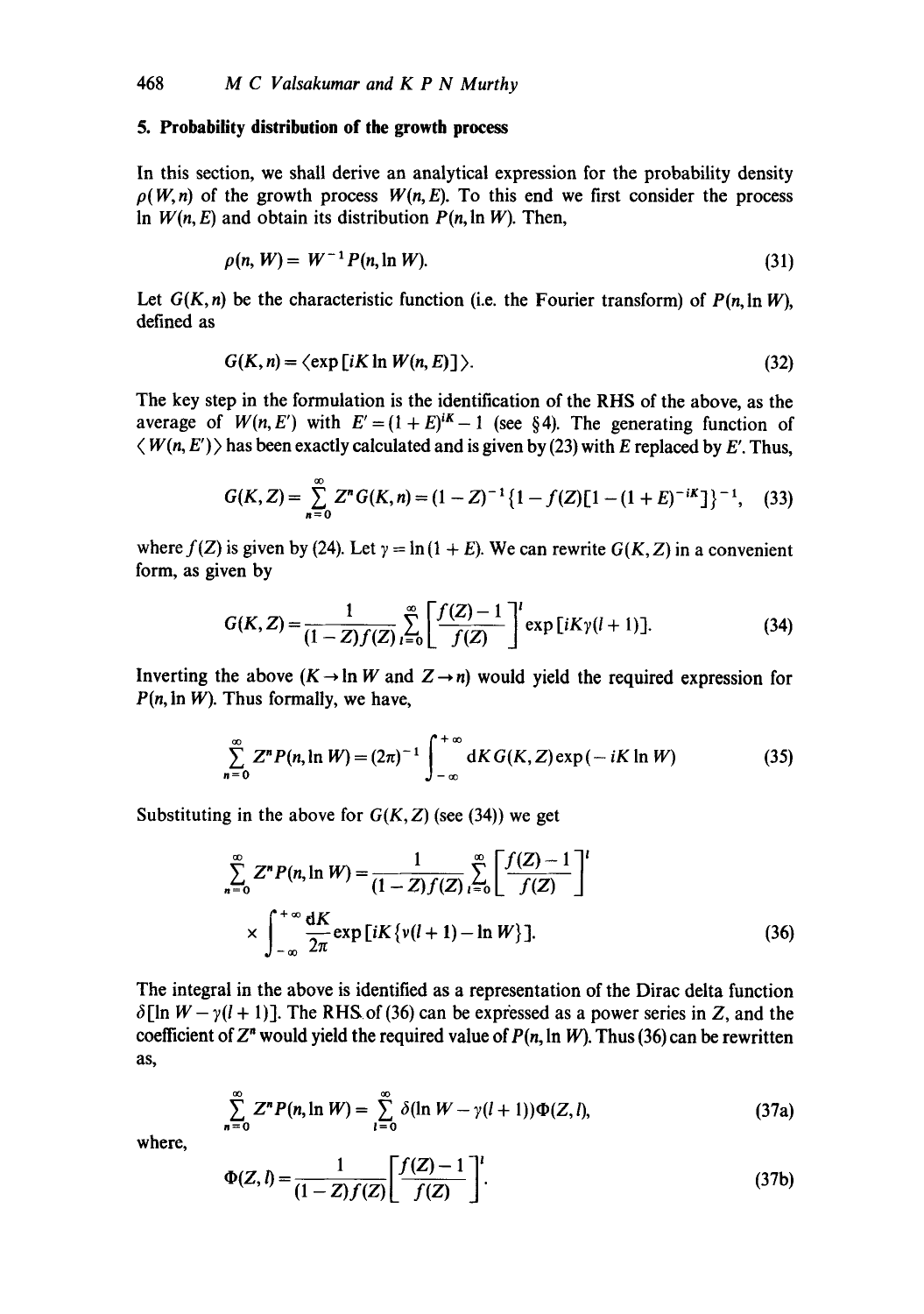Substituting for  $f(Z)$  from (24) in the above, we get

$$
\Phi(Z, l) = (1 + Z) \left[ \{ 1 - (1 - Z^2)^{1/2} \}^l (1 - Z^2)^{-1/2} \right].
$$
\n(38)

The expression within the square bracket above is a function of  $Z^2$ . This implies that  $P(2n + 1, \ln W) \equiv P(2n, \ln W)$ , a result, also expected on physical grounds. Thus, it is enough if we extract the coefficient of  $Z^{2n}$  of  $\gamma(Z, l) = \Phi(Z, l)/(1 + Z)$ , to obtain *P(2n,* In W).

Let us formally write,

$$
\chi(Z,l) = \{1 - (1 - Z^2)^{1/2}\}^l (1 - Z^2)^{-1/2} = \sum_{n=0}^{\infty} Z^{2n} C_{2n,l}.
$$
 (39)

It is clear from the expression for  $\chi(Z, l)$  that  $C_{2n,l} = 0$  for all  $l > n$ , consistent with the definition of  $\psi(n)$  given by (6). We get,

$$
P(2n,\ln W) = \sum_{l=0}^{n} C_{2n,l} \delta[\ln W - (l+1)\ln(1+E)].
$$
 (40)

Thus we find that  $P(2n, \ln W)$  is a series of delta functions situated at values of In  $W = (l + 1) \ln(1 + E)$ , with  $0 \le l \le n$ . The strengths of the delta functions are given by  $C_{2n,l}$ , the coefficient of  $Z^{2n}$  in the power series expansion of  $\chi(Z, l)$ . The distribution- $\rho(n, W)$  can now be easily written as,

$$
\rho(2n, W) \equiv \rho(2n+1, W) = \sum_{i=0}^{n} C_{2n,i} \delta[W - (1 + E)^{i+1}]. \tag{41}
$$

 $\rho(2n, W)$  is again a series of delta functions each of strength  $C_{2n,l}$  situated at values of  $W = (1 + E)^{l+1}$ , with l running from 0 to n.

Thus the strengths  $C_{2n,l}$  contain complete information about the distribution of *W*(n, *E*). Expression for  $C_{2n,l}$  can be obtained by expanding  $\chi(Z, l)$  given by (39), as a power series in  $Z^2$ . We get

$$
C_{2n,l} = \frac{1}{2^{2n}n!} \sum_{K=0}^{[l/2]} \frac{(-1)^K l! (2n-2K)!}{K! (l-2K)! (n-K)!}
$$
(42)

where  $\lceil l/2 \rceil$  represents the integer part of  $l/2$ . Thus we notice that all features of  $\rho(n, W)$  can be obtained by investigating the behaviour of  $C_{2n,i}$  for various values of n and I.

By applying Stirling's approximation to (42) we get for large *n*,

$$
C_{2n, l} \sim (\pi n)^{-1/2} \sum_{K=0}^{\lfloor l/2 \rfloor} \frac{(-1)^K}{K!} \left(\frac{l^2}{4n}\right)^K; \quad (n \gg 1). \tag{43}
$$

First let us consider the case with *l* less than or of the order of  $\sqrt{n}$ . We get

$$
C_{2n,l} \approx (\pi n)^{-1/2}; \quad (n \gg 1; l \lesssim \sqrt{n}). \tag{44}
$$

Thus for small *l*,  $C_{2n,l}$  is almost a constant. This shows that the distribution  $\rho(n, W)$ is a slowly varying function of W for values of W up to the order of  $exp(\sqrt{n})$ . Let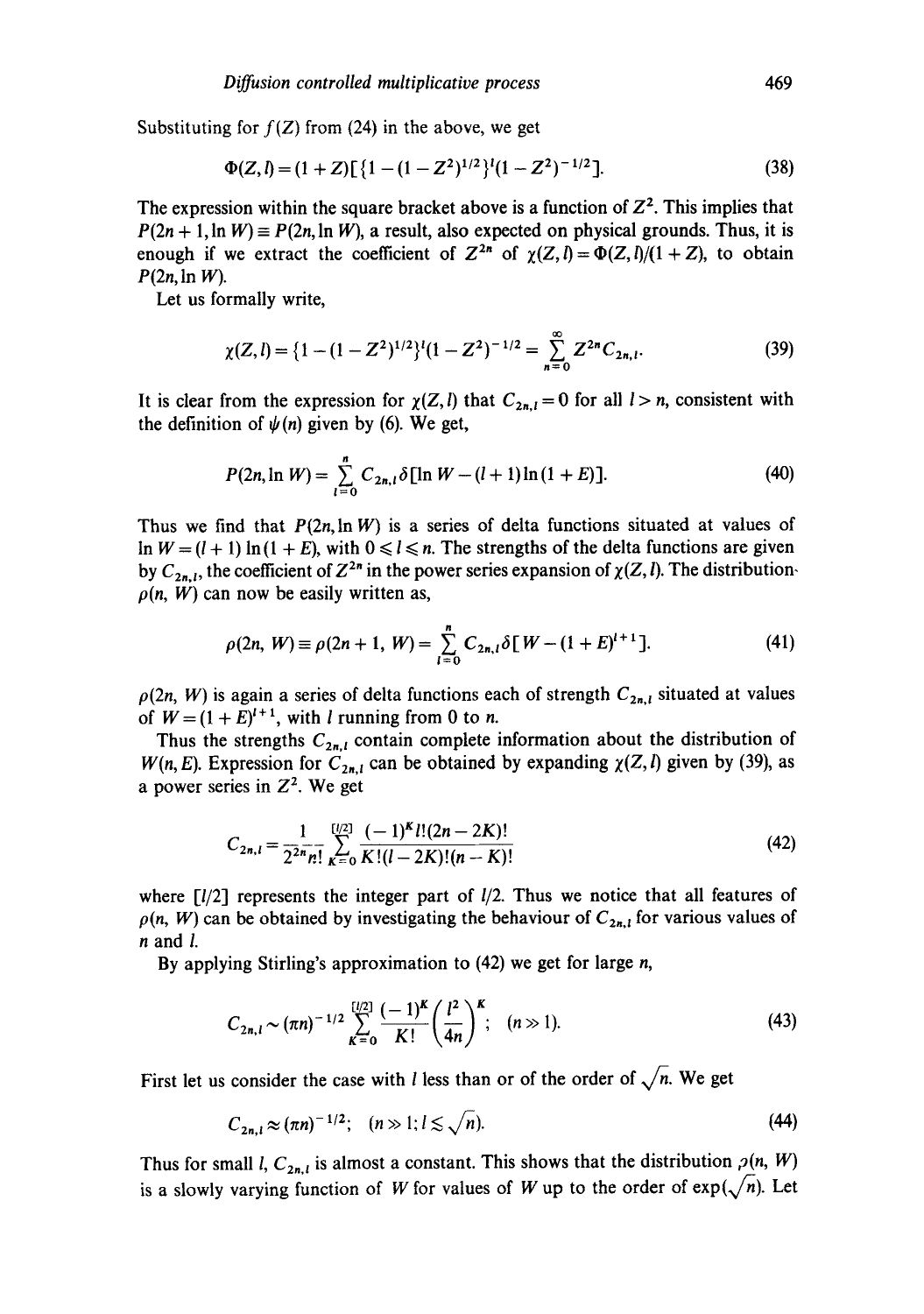us now consider the case with large n and  $l \gg \sqrt{n}$ . The expression for  $C_{2n,l}$  for this case is given by,

$$
C_{2n,1} \sim (\pi n)^{-1/2} \exp\left[-l^2/4n\right]; \quad (n \gg 1; l \gg \sqrt{n}). \tag{45}
$$

This shows that the distribution of  $\ln W$  has a Gaussian tail and hence the typical growth process or the higher moments of  $\ln W$  are unaffected by the tail. For example the  $m$ th moment of  $\ln W$  is completely determined by the nearly constant region of  $\rho(W, n)$  and is given by

$$
\langle \left[ \ln W \right]^m \rangle \sim n^{m/2},\tag{46}
$$

which shows that  $\hat{W} \sim \exp \sqrt{n}$  and the fluctuations of  $\ln W(n, E)$  are a constant.

The discussions above indicates that (45) in conjuction with (41) implies that the distribution  $\rho(W, n)$  has a log normal tail which makes a dominant contribution to the average and to the higher moments of the growth process.

# **6. Summary, conclusions and discussions**

We have investigated the dynamics of the growth of the number of particles diffusing in a one dimensional lattice with a single defect at the origin. When the particle visits the origin the defect multiplies the particle by a factor of  $(1 + E)$  when the growth parameter  $E > 0$ . The principal new findings of our work are listed below.

(i) We show that the typical number of particles in the lattice system grows much slower than the average number of particles.

(ii) We report a new formulation to calculate the average growth process. The advantage of our formulation is that its starting point is the process  $W(n, E)$ . Contrast this with the formulation of Redner and Kang (1984) which starts with  $\langle W(n, E) \rangle$ . It is precisely this, that has helped us see the possibility of extending the formulation to facilitate the calculation of higher moments and finally of the distribution of *W(n, E).*  (iii) We show that the fluctuations of the growth process increase exponentially with time. This finding is significant since it explains succinctly the exponential growth of the difference between the typical and average processes.

(iv) The growth of fluctuations of  $W(n, E)$  suggests that the distribution  $\rho(n, W)$  must have a tail. We report for the first time analytical expression for the probability distribution of the growth process  $W(n, E)$ . Indeed we find that for large *n*,  $\rho(n, W)$ is a slowly decreasing function of W for values of W up to the order of  $exp(\sqrt{n})$ . For larger values of  $W$ ,  $\rho(W, n)$  decreases log normally. It is this tail that makes dominant contribution to the average and higher moments. But the typical growth process undermines the tail contribution, and hence it increases with time slower than the average process.

Applications of the formulation presented in this paper are many and we mention briefly a few below. Our investigations should prove useful in understanding the role of fluctuations in random multiplicative processes, and in providing a simple description of neutrons diffusing in a medium containing fissile materials. The model problem investigated bears close relation to self avoiding walks in random media,